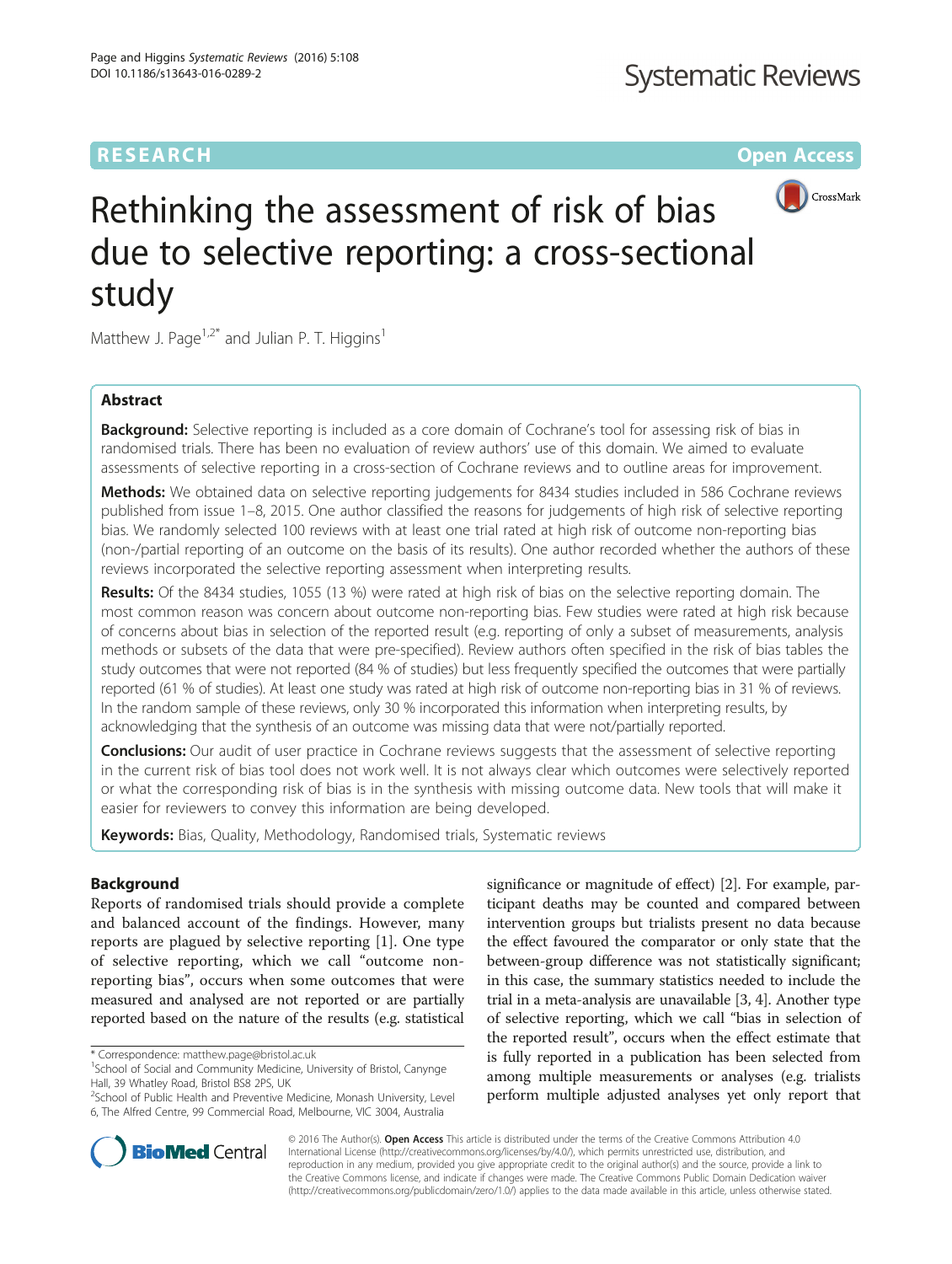<span id="page-1-0"></span>which yielded the most favourable effect estimate) [[5](#page-6-0)]. Given the frequency with which both types of selective reporting occur [\[4](#page-6-0), [6, 7\]](#page-6-0), authors of systematic reviews are encouraged to assess these sources of bias in the included studies.

Selective reporting is included as one of the core domains of the Cochrane tool for assessing the risk of bias in randomised trials (RoB tool) [\[8](#page-6-0)]. The domain was included in the tool when it was created in 2006, in response to emerging evidence of worrying degrees of selective reporting [[3](#page-6-0), [9\]](#page-6-0); at that time, no existing risk of bias tool addressed the issue. Review authors were asked to judge the risk of selective reporting bias as either low risk, high risk or unclear risk and to provide reasons for their judgements. Guidance for a judgement of high risk of bias, as specified in the Cochrane Handbook [\[10\]](#page-6-0), is presented in Table 1. These criteria include examples of outcome non-reporting bias and bias in selection of the reported result.

Limitations of the assessment of selective reporting in the current RoB tool were recognised in an evaluation of the tool [\[11](#page-6-0)]. The problems arise mainly from the fact that assessments are conducted at the study-level, which has the following three implications:

- 1. All findings from a study are considered at high risk of bias on the basis that one or more outcomes are not/partially reported. However, it makes little sense to judge the fully reported outcomes in such trials at high risk of bias by default.
- 2. Review authors may judge a study at high risk of selective reporting bias but not declare in the RoB table the specific outcomes that were selectively reported (e.g. only state "Some outcomes were not reported"). This prevents readers from knowing which outcomes of the review should be interpreted with caution.
- 3. Outcome non-reporting bias and bias in selection of the reported result are considered simultaneously, which is not ideal because each has different

Table 1 Criteria for a judgement of high risk of bias due to selective reporting in the Cochrane risk of bias tool for randomised trials (2011 version)

Any one of the following: (1) not all of the study's pre-specified primary outcomes have been reported; (2) one or more outcomes of interest in the review are reported incompletely so that they cannot be entered in a meta-analysis; (3) the study report fails to include results for a key outcome that would be expected to have been reported for such a study; (4) one or more primary outcomes is reported using measurements, analysis methods or subsets of the data (e.g. subscales) that were not pre-specified, or; (5) one or more reported primary outcomes were not pre-specified (unless clear justification for their reporting is provided, such as an unexpected adverse event). We consider criteria 1–3 examples of outcome nonreporting bias and criteria 4–5 examples of bias in selection of the reported result.

consequences. Outcome non-reporting bias in one or more trials can put the treatment effect estimate of a systematic review/meta-analysis which cannot include the data at risk of bias [[2,](#page-6-0) [12\]](#page-6-0). This is analogous to publication bias, whereby a whole study is inaccessible to review authors on the basis of the results. In contrast, bias in selection of the reported result puts effect estimates from individual primary studies at risk of bias in the same way as other domains in the RoB tool (e.g. attrition bias, detection bias), as well as putting the systematic review/meta-analytic effect estimate at risk of bias. An example of this distinction is presented in Fig. [1](#page-2-0). In this example, there is a high risk of bias in selection of the reported result for depression because depression was measured and analysed in multiple ways, yet only the most favourable of all possible effect estimates was reported. Inclusion of this effect estimate can bias the corresponding meta-analysis of depression. In contrast, anxiety was measured and analysed but no data were reported because the results were unfavourable; this does not bias the trial, but it can lead to outcome non-reporting bias in the meta-analysis of anxiety which cannot include the unreported data from this trial. As another example, a trialist may measure blood glucose at 3 and 6 months, yet only report the 3-month data on the basis of its large, favourable result. In this instance, a meta-analysis of 3-month data includes trial data at high risk of bias in selection of the reported result, while a meta-analysis of 6-month data which cannot include the non-reported data from this trial is at high risk of outcome non-reporting bias.

Another limitation of the current RoB tool is that it lacks clear guidance on how to incorporate the assessment of outcome non-reporting bias into the interpretation a systematic review effect estimate.

To date, there has been no evaluation of Cochrane review authors' use of the selective reporting domain in the current RoB tool. It is unclear how many studies are rated at low/unclear/high risk of selective reporting bias and what reasons are provided for the judgements; whether review authors specify the outcomes they suspect have been selectively reported, which readers need to determine which of the trial and review outcomes are problematic; and whether review authors acknowledge the risk of selective reporting bias in the synthesis when interpreting the results (e.g. state that a particular meta-analysis is missing studies with inaccessible outcome data).

The aim of this study is to evaluate the assessments of risk of bias due to selective reporting in a cross-section of Cochrane reviews, so as to inform the development of a revised tool.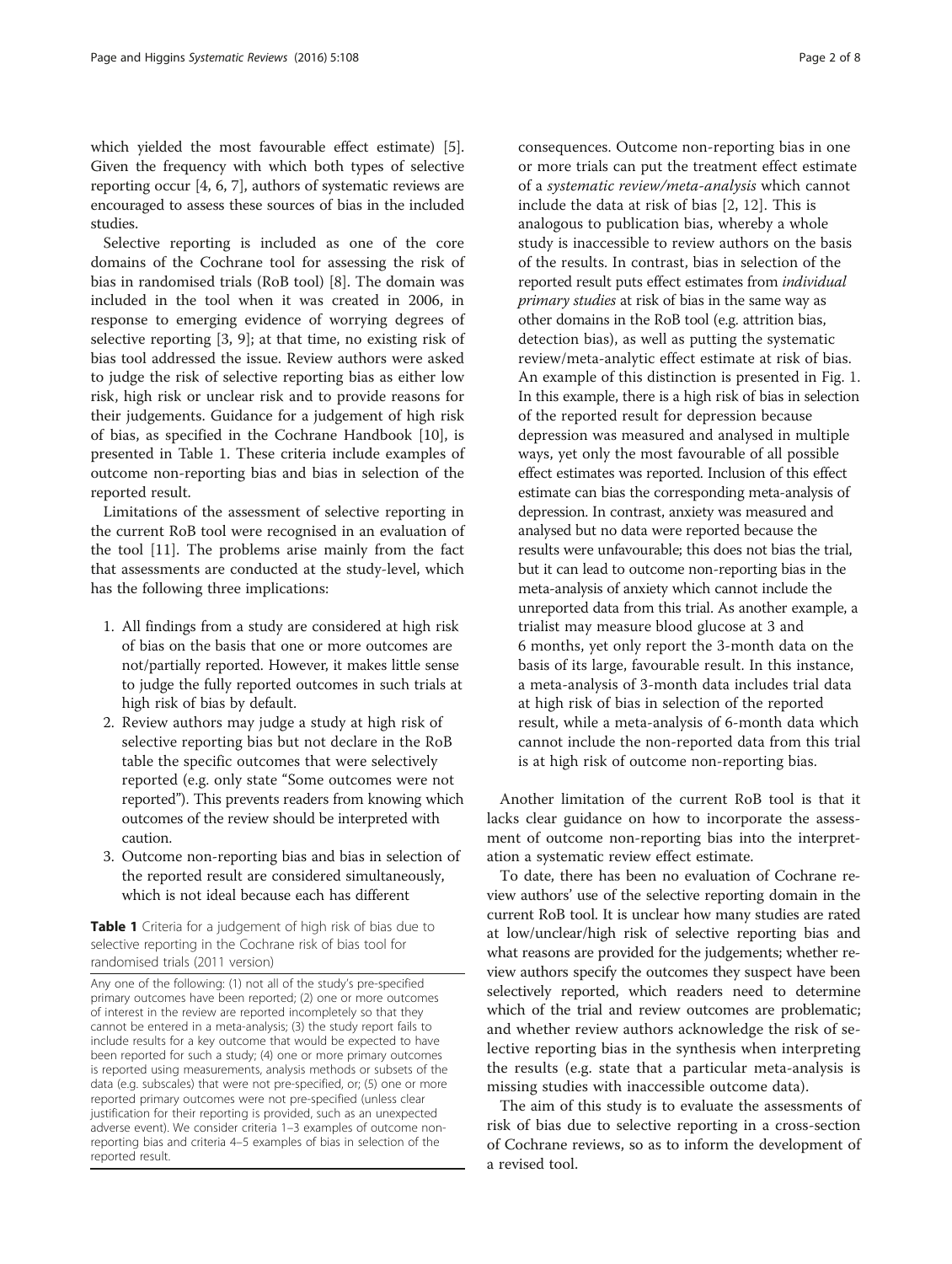<span id="page-2-0"></span>

## Methods

### Eligibility criteria

We included Cochrane reviews meeting the following criteria:

- review of a therapeutic or preventive intervention;
- published between issue 1 to 8, 2015, in the Cochrane Database of Systematic Reviews (CDSR) as a new, updated or amended review;
- included an assessment of selective reporting in the included studies using the RoB tool.

We excluded review protocols and reviews of methodology, diagnostic test accuracy and prognostic studies, because selective reporting is not a standard risk of bias domain in these reviews.

## Data source

All Cochrane reviews are prepared as RevMan files [[13](#page-6-0)] which are stored in *Archie*, a database managed by the Cochrane Informatics and Knowledge Management Department (IKMD). In September 2015, the IKMD provided us with the selective reporting judgement (low risk, unclear risk or high risk) and supporting text for the judgement, extracted from Archie, for all studies in reviews meeting our eligibility criteria. The IKMD also provided the title, DOI, issue number, year of publication and Cochrane Review Group of each review. Data were supplied in a Microsoft Excel® file.

## Data extraction and classification

We categorised the supporting text of each trial rated at high risk of bias due to selective reporting. Text was initially classified under one of the five criteria specified in the Cochrane Handbook (outlined in the Table [1\)](#page-1-0), or as "other" if it did not meet those criteria. New categories were subsequently generated for all "other" reasons using an iterative approach. That is, category labels were generated and sometimes amended when a new example was encountered, to ensure that all categories were mutually exclusive. Whenever a category label was amended, all previous classifications were reviewed and modified as appropriate.

In addition, we recorded the specific outcome(s) that were reported as having been selectively reported (e.g. "all-cause mortality", "pain", "adverse events"). Instances where review authors did not specify the outcome (e.g. only included a statement such as "Not all prespecified outcomes were reported") were recorded as "Not specified".

We drew a random sample of 100 reviews with at least one trial rated at high risk of outcome non-reporting bias (i.e. non- or partial reporting of an outcome) using the random number generator in Microsoft Excel®. We extracted from each review the following: total number of included studies; number of studies at high risk of outcome non-reporting bias; specific outcomes rated at high risk of outcome non-reporting bias (as determined from the RoB tables); the reviewer-perceived importance of the outcome(s) at high risk of outcome nonreporting bias (i.e. "primary" or "secondary"); and whether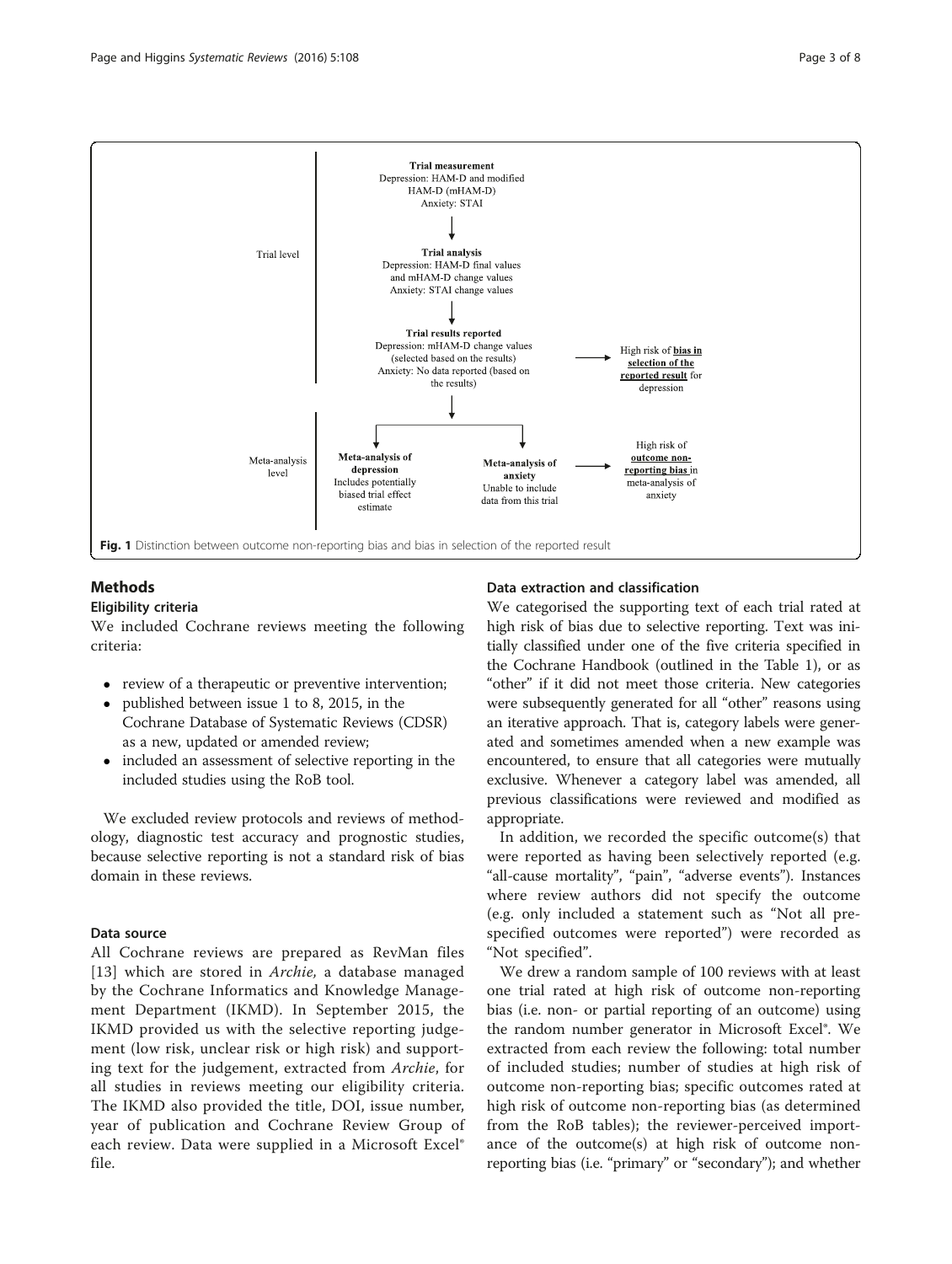a meta-analysis was performed on at least one of the outcome(s) at high risk of outcome non-reporting bias.

We then examined the main text ("Effect of interventions" section), abstract and Summary of Findings table of each review and recorded whether or not review authors acknowledged that a synthesis of an outcome was missing data that were not/partially reported (e.g. stated that the data from two studies which measured a particular outcome were not reported and hence could not be included in the meta-analysis of that outcome). By "synthesis" we mean either a narrative synthesis/ summary or meta-analysis of the results. We also recorded whether review authors used any of the following statistical methods to explore whether a meta-analysis was robust to outcome non-reporting bias: the bound for outcome non-reporting bias developed by Williamson et al. [[14](#page-6-0)], the multivariate meta-analysis approach developed by Kirkham et al. [\[15\]](#page-6-0), or the model-based correction developed by Copas et al. [[16](#page-6-0)]. All data extraction and classification was undertaken by one author (MJP).

#### Statistical analyses

The analysis was mostly descriptive, with dichotomous variables (e.g. trial rated at high risk of bias or not) summarised using frequencies and percentages and continuous variables (e.g. number of included trials per review) summarised using medians with interquartile ranges (IQRs). We used the chi-squared test for differences in proportions to explore whether acknowledgements that data were missing from the synthesis of an outcome differed according to reviewer-perceived importance of the outcome.

### Results

#### Characteristics of included reviews and trials

We examined 586 reviews including 8434 studies. Reviews included a median of eight studies (IQR 4–16), and addressed a wide range of topics, with 50 Cochrane Review Groups contributing at least one review to the sample. The median number of reviews per Cochrane Review Group was eight (IQR 4–15) (Additional file [1](#page-6-0): Table S1).

Of the 8434 included studies, the selective reporting domain was rated as low risk in 4473 (53 %), unclear risk in 2906 (34 %) and high risk in 1055 (13 %). Of the 586 reviews, 239 (41 %) included at least one study rated at high risk of selective reporting bias. In these 239 reviews, a median of 20 % (IQR 10–40 %) of the studies per review were rated at high risk of selective reporting bias.

#### Reasons for high risk of selective reporting bias

Across the 1055 studies rated at high risk of selective reporting bias, we identified 89 different reasons provided by review authors to support their judgement. These were classified under nine categories (Table [2](#page-4-0); all reasons are listed in Additional file [1:](#page-6-0) Table S2). The most common reason was concern about outcome non-reporting bias, which was recorded in 819/1055 (78 %) studies. Less common reasons included concern about the documents available for assessment (e.g. "no protocol available") (59/1055 [6 %]), reporting of only a subset of measurements, analysis methods or subsets of the data (e.g. subscales) that were pre-specified (58/1055 [6 %]), and post hoc reporting of outcomes, measurements, analysis methods or subsets of the data (56/1055 [5 %]). We considered a small proportion of review authors' reasons to be irrelevant to the selective reporting domain (73/1055 [7 %]); for example, authors stated that not all randomised participants were included in the analysis or that blinding of participants was unclear. The reason for the high-risk judgement was considered unclear for 69/1055 (7 %) studies (e.g. review authors stated that "All outcomes were reported").

Review authors did not always describe in the RoB table the specific outcome that was selectively reported. Of the 387 studies rated at high risk due to nonreporting, the non-reported outcome was specified in 326 (84 %). Of the 364 studies rated at high risk due to partial reporting, the partially reported outcome was specified in 222 (61 %). And of the remaining studies rated at high risk due to another reason ( $n = 571$ ), the outcome of concern was specified for only 282 (49 %).

## Acknowledging missing data in the synthesis of an outcome

At least one study was rated at high risk of outcome non-reporting bias in 181/586 (31 %) reviews; we examined a random sample of 100 of these reviews. The 100 reviews addressed various health conditions managed by 33 of the 50 Cochrane Review Groups (Additional file [1](#page-6-0): Table S1). A median of 20 % (IQR 10–40 %) of the studies per review were rated at high risk of outcome non-reporting bias (Table [3](#page-4-0)). In 79 (79 %) reviews, the outcomes that were not/partially reported were specified in the RoB tables; 27 reviews clearly described one outcome that was not/partially reported while 52 described more than one outcome. At least one of the non-/partially reported outcomes was considered a primary review outcome in 52/79 (66 %) reviews. In addition, in 51/79 (65 %) reviews, a meta-analysis was performed on at least one outcome that was not/partially reported in some studies (using data from studies that completely reported the outcome).

We were unable to assess whether authors of 21 reviews acknowledged that the synthesis of an outcome was missing data that were not/partially reported, because the non-/partially reported outcome was not specified in the RoB table. In the remaining 79 reviews, few included any statement in either the main text (24/79 [30 %]), abstract (11/63 [17 %]) or Summary of Findings table (9/47 [19 %])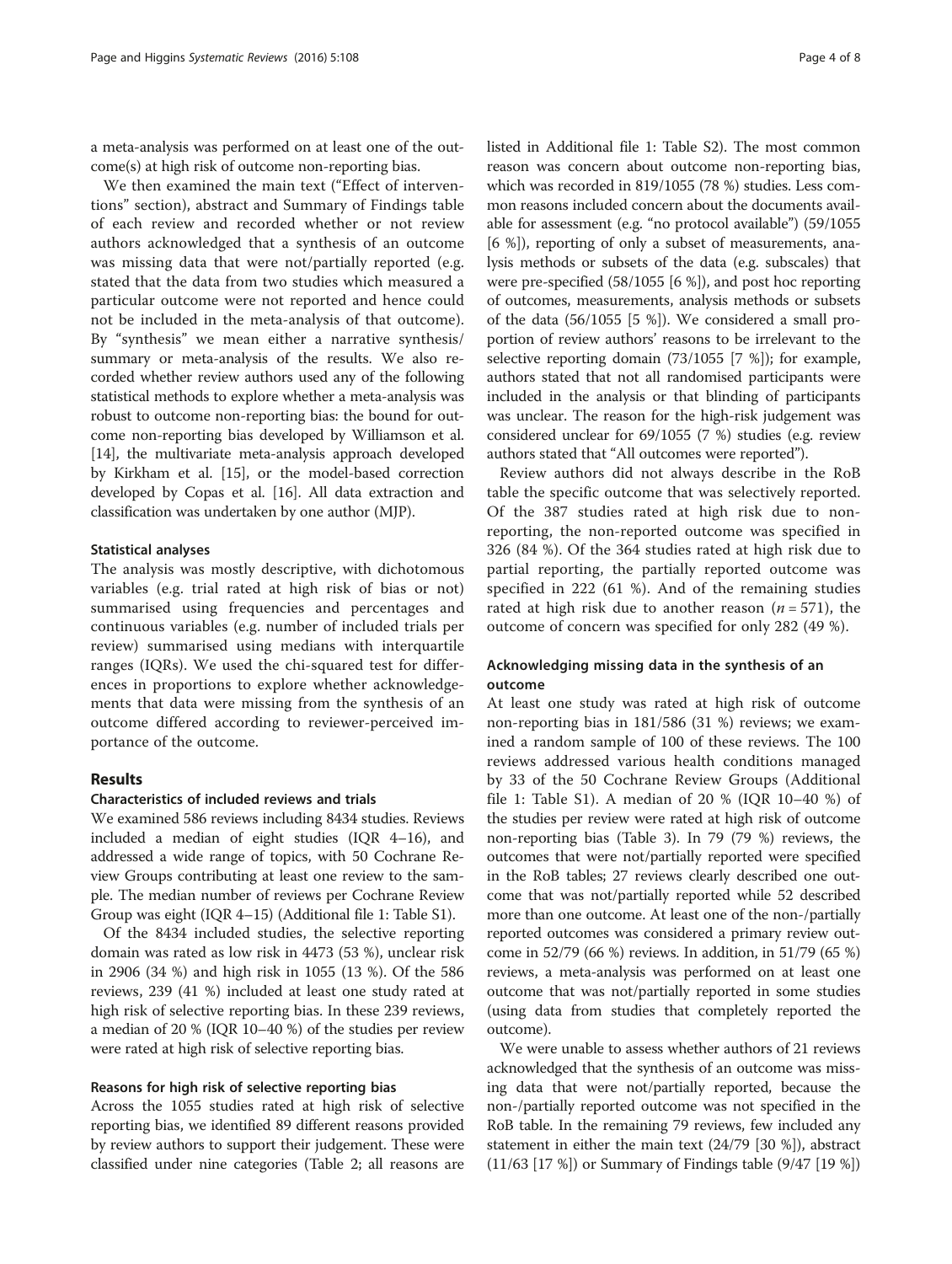<span id="page-4-0"></span>

| Table 2 Frequency of reasons for judgements of high risk of |  |  |
|-------------------------------------------------------------|--|--|
| selective reporting bias                                    |  |  |

| Reason                                                                                                                                                                                                                        | Number (% <sup>a</sup> ) of<br>1055 studies |  |
|-------------------------------------------------------------------------------------------------------------------------------------------------------------------------------------------------------------------------------|---------------------------------------------|--|
| Concerns about outcome non-reporting bias                                                                                                                                                                                     | 819 (78)                                    |  |
| Not all of the study's pre-specified outcomes have<br>been reported                                                                                                                                                           | 387 (37)                                    |  |
| One or more outcomes of interest in the review<br>are partially reported so that they cannot be<br>entered in a meta-analysis                                                                                                 | 364 (35)                                    |  |
| The study report fails to include results for a key<br>outcome that would be expected to have been<br>reported for such a study                                                                                               | 188 (18)                                    |  |
| Concerns about the documents available for<br>assessment (e.g. no protocol was available or the<br>only available report is a conference abstract)                                                                            | 59 (6)                                      |  |
| Concerns about reporting of only a subset of<br>measurements, analysis methods or subsets of<br>the data that were pre-specified (e.g. data were<br>reported for only some of the pre-specified time<br>points)               | 58 (6)                                      |  |
| Concerns about post-hoc reporting of outcomes,<br>measurements, analysis methods or subsets of the<br>data (e.g. one or more reported outcomes were not<br>pre-specified in a protocol or trial registry)                     | 56(5)                                       |  |
| Concerns about how outcome data were analysed<br>(e.g. a continuous/ordinal outcome was<br>dichotomised or adjusted effect estimates were not<br>reported)                                                                    | 28(3)                                       |  |
| Concerns about discrepant reporting (e.g. outcome<br>data differed across multiple reports for a particular<br>study)                                                                                                         | 9(1)                                        |  |
| Other concerns (e.g. only adverse events occurring<br>in at least 5 % of participants were reported, trialists<br>emphasised statistically significant results even<br>though these were less relevant/secondary<br>outcomes) | 31(3)                                       |  |
| Concerns that are not relevant to the selective<br>reporting domain (e.g. not all randomised<br>participants were analysed, baseline data were not<br>reported, blinding of participants was unclear)                         | 73 (7)                                      |  |
| Unclear reason (e.g. stated that "All pre-specified<br>outcomes were reported" or no reason stated)                                                                                                                           | 69(7)                                       |  |

<sup>a</sup>Percentages do not sum to 100 as some trials had more than one reason for a high-risk judgement. Review authors stated one reason in the majority of cases (817/1055, 77 %), two reasons for 209/1055 (20 %) studies and three reasons for 29/1055 (3 %) studies

that data were missing from a synthesis (Table [4;](#page-5-0) see individual comments of Additional file [1](#page-6-0): Table S3). However, review authors were more likely to acknowledge that data were missing from a synthesis in the main text if the outcome was a primary review outcome (42 % vs 7 %;  $P = 0.0014$ ). Use of a statistical method to explore whether a meta-analysis was robust to outcome non-reporting bias was not reported in any review.

## **Discussion**

Of 8434 studies included in 586 Cochrane reviews, 53 % were rated at low risk, 34 % were rated at unclear risk

| Table 3 Characteristics of the random sample of reviews with   |  |
|----------------------------------------------------------------|--|
| at least one included study rated at high risk of outcome non- |  |
| reporting bias                                                 |  |

| Characteristics                                                                                                                  | Number (%), of<br>$n = 100$ |
|----------------------------------------------------------------------------------------------------------------------------------|-----------------------------|
| Number of included studies                                                                                                       |                             |
| Total number of studies included in review,<br>median (IQR)                                                                      | $13(7-32)$                  |
| Number of studies per review at high risk of<br>outcome non-reporting bias, Median (IQR)                                         | $2(1-5)$                    |
| Percentage of studies per review at high risk of<br>outcome non-reporting bias, Median (IQR)                                     | $20(11-39)$                 |
| High risk outcome(s) stated in the risk of bias table                                                                            |                             |
| One non-/partially reported outcome clearly<br>specified                                                                         | 27(27)                      |
| More than one non-/partially reported outcome<br>clearly specified                                                               | 52 (52)                     |
| No outcome specified (e.g. only stated that "Some<br>outcomes were not reported")                                                | 21(21)                      |
| Reviewer-perceived importance of high-risk<br>outcome(s)                                                                         |                             |
| At least one was a primary review outcome                                                                                        | 52 $(66)^a$                 |
| All were secondary review outcomes                                                                                               | $27(34)^a$                  |
| Synthesis of high-risk outcome(s)                                                                                                |                             |
| At least one outcome was synthesised in a meta-<br>analysis (based on data from studies that<br>completely reported the outcome) | 51 $(65)^a$                 |
| All outcome(s) were synthesised/summarised<br>narratively                                                                        | 28 $(35)^a$                 |
| Location in the review where the synthesis of at least<br>one high-risk outcome was reported                                     |                             |
| Main text                                                                                                                        | 79 (100) <sup>a</sup>       |
| Abstract                                                                                                                         | 63 $(80)^a$                 |
| Summary of Findings table                                                                                                        | 47 (59) <sup>a</sup>        |

<sup>a</sup>The denominator is 79 because 21 reviews did not specify in the risk of bias table the outcome that was not/partially reported

and 13 % were rated at high risk of bias due to selective reporting. We classified the reasons for high-risk judgements into nine categories. The most common reason was concern about outcome non-reporting bias (i.e. non-/ partial reporting of at least one outcome). Few studies were rated at high risk because of concerns about bias in selection of the reported result (e.g. reporting of only a subset of measurements, analysis methods or subsets of the data that were pre-specified). Review authors often specified in RoB tables the study outcomes that were not reported (84 % of studies), but less frequently specified the outcomes that were partially reported (61 % of studies), or which were concerning for another reason (49 %). At least one study was rated at high risk of outcome non-reporting bias in 31 % of reviews. In a random sample of these reviews, only 30 % incorporated this information when interpreting results, by acknowledging that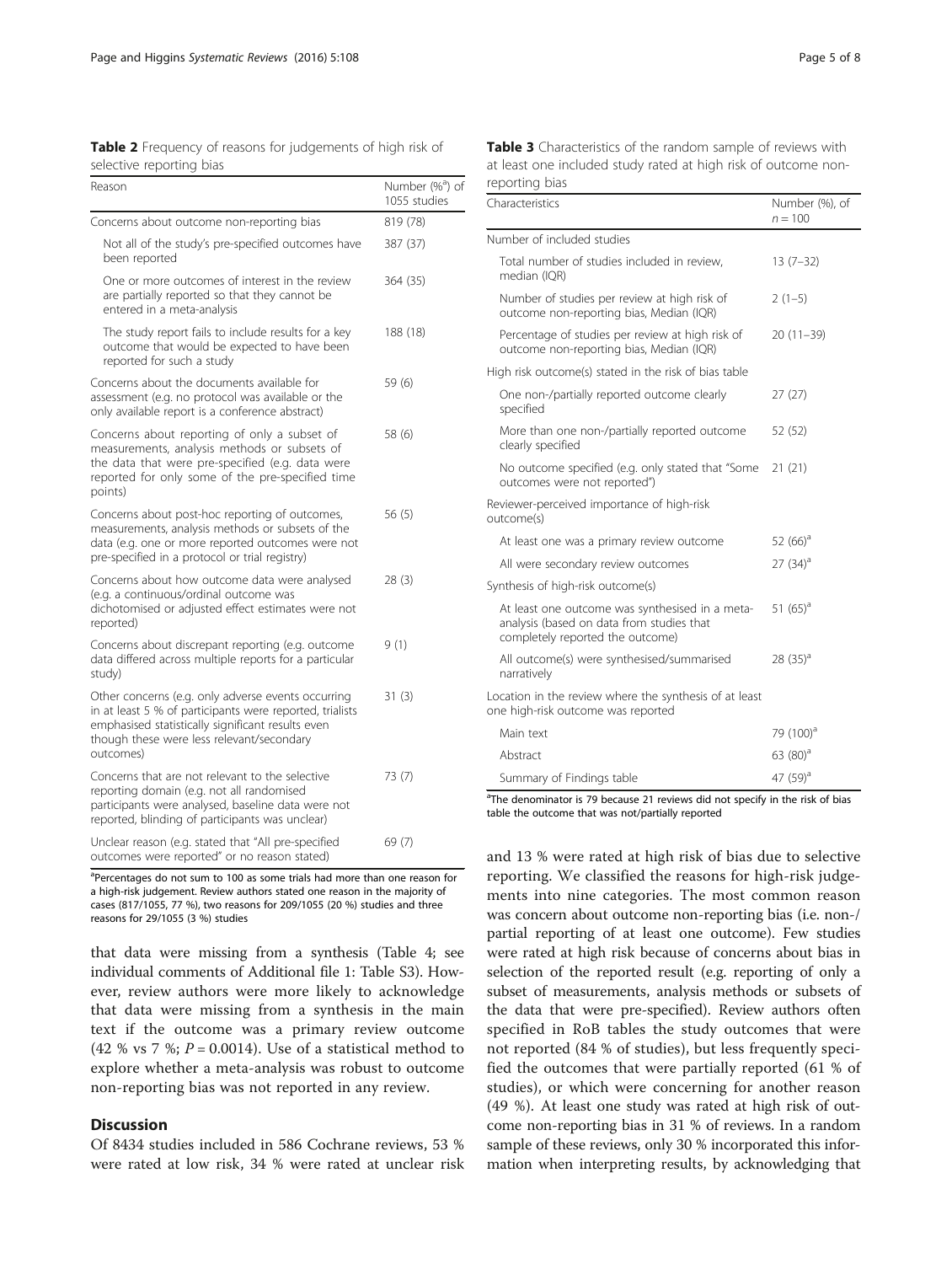| Location of statement that<br>data was missing from the<br>synthesis | Type of review outcome                             | Chi-squared test                           |                                              |                        |
|----------------------------------------------------------------------|----------------------------------------------------|--------------------------------------------|----------------------------------------------|------------------------|
|                                                                      | Any outcome,<br>number (%) of reviews <sup>a</sup> | Primary outcomes,<br>number (%) of reviews | Secondary outcomes,<br>number (%) of reviews | $P$ value <sup>b</sup> |
| Main text                                                            | 24/79 (30)                                         | 22/52(42)                                  | 2/27(7)                                      | 0.0014                 |
| Abstract                                                             | 11/63 (17)                                         | 9/51(18)                                   | 2/12(17)                                     | 0.9358                 |
| Summary of Findings table                                            | 9/47(19)                                           | 7/35(20)                                   | 2/12(17)                                     | 0.8001                 |

<span id="page-5-0"></span>Table 4 Number of reviews which acknowledged that the synthesis of an outcome was missing data that were not/partially reported

<sup>a</sup>The denominators reflect the number of reviews for which the assessment was possible. For example, only 63 abstracts were assessed because the outcome that was not/partially reported in some studies was only described in the abstract of 63 reviews

**bDifference in the proportion of reviews with acknowledgement that data were missing from the synthesis of an outcome when the outcome was considered** primary versus when the outcome was considered secondary by the review authors

the synthesis of an outcome was missing data that were not/partially reported.

A strength of our study is that we examined a large cohort of Cochrane reviews, which comprised all reviews published during a specific period (rather than a nonrandomly selected sample). Further, collection of data on judgements (low/unclear/high) and supporting text in RoB tables was automated by Cochrane database managers, which removed the potential for errors due to manual data extraction. There are also some limitations. Only one author classified reasons for the judgements of high risk of selective reporting bias, so there is potential for misclassification. However, category labels for many reasons were re-evaluated on multiple occasions, as modifications to categories were made whenever new examples were encountered; this may have reduced the potential for misclassification. Further, it is possible that some studies we examined were included in more than one of the included reviews. Therefore, our estimates of the number of studies at low/unclear/high risk of bias may have double-counted some studies. However, given that Cochrane strives to produce reviews addressing mutually exclusive questions, we suspect that the number of overlapping studies is low. Finally, we only examined Cochrane reviews so our findings may not generalise to non-Cochrane reviews which use the RoB tool.

The percentage of Cochrane reviews in our sample with at least one study suspected of outcome non-reporting bias (31 %) is lower than that observed in previous research. This bias was suspected in at least one study in 34 % of 283 Cochrane reviews published between 2006 and 2007 [[2\]](#page-6-0), but only the primary outcome in each review (rather than all outcomes) was assessed. When all outcomes were assessed in 46 Cochrane cystic fibrosis reviews, 100 % of reviews included at least one study suspected of outcome non-reporting bias [\[17\]](#page-6-0). Rather than use the risk of bias assessments by Cochrane reviewers, both investigations used a 9-point classification system to assess studies (ORBIT classification [\[2](#page-6-0), [18\]](#page-7-0)), and involved methodologists in the assessment. It is possible

that ours is an underestimate of the true extent of the problem of outcome non-reporting bias, because of variation in how review authors interpret the guidance for the RoB tool, and in how Cochrane Review Groups enforce this guidance. In a 2014 survey of managing and coordinating editors of 42 Cochrane Review Groups, only 57 % expected review authors to search for trial protocols as a step in performing the assessment, and only 23 % considered their review authors to be moderately or largely competent in performing assessments [[19](#page-7-0)]. Therefore, estimates of the frequency of biased studies based on routinely collected risk of bias assessments by Cochrane reviewers should be interpreted with caution [\[20](#page-7-0)].

Many of the reasons for high risk of bias judgements were poorly articulated in the RoB tables. For example, statements such as "Some outcomes were partially reported" (encountered in 39 % of studies) make it impossible for readers to know which outcomes to interpret with caution unless they retrieve the primary study report. Further, statements suggesting concern about how outcome data were analysed (e.g. "trialists reported change from baseline values" or "trialists reported unadjusted effect estimates") are incomplete; it is unclear if review authors were concerned that the decision to report these effect estimates was data-driven or because they find such analytic strategies inappropriate in general. Also, rating a study at high risk of bias because "no protocol was available" means readers are left to guess whether the review authors suspect some outcomes are missing from the published report, or that the reported outcome data have been selected on the basis of the results, or both these reasons, or neither. Review authors often failed to acknowledge that a synthesis of an outcome was missing data that were not/partially reported, and this may have occurred for several reasons. It is possible that review authors believe that completing RoB tables is sufficient, without considering that readers may not refer to these tables [[21\]](#page-7-0). Authors may believe readers are likely to ignore any narrative description of the risk of outcome non-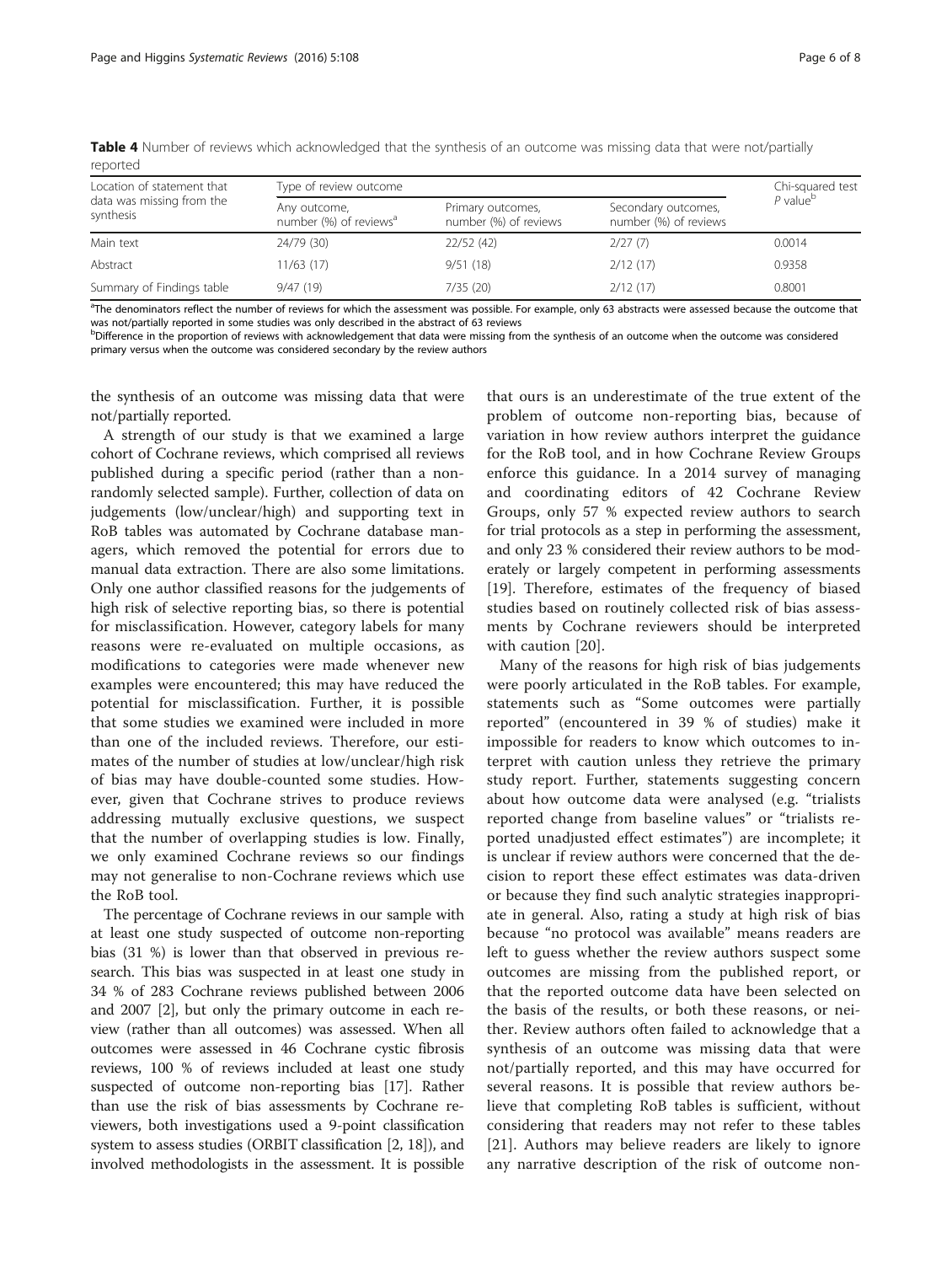<span id="page-6-0"></span>reporting bias and instead just focus on the synthesised effect estimate. Further, the Cochrane Handbook currently does not provide a framework to guide review authors to consider the extent of missing outcome data within a synthesis, and whether its absence is likely to have biased the result (that is, the corresponding risk of bias in the systematic review effect estimate).

Developers of future risk of bias tools could address the problems discussed thus far by adopting the following suggestions. We believe that assessments should be directed at specific results rather than at the study as a whole, to account for that fact that risk of bias may not be the same for each result. Further, we propose that tools designed to assess the risk of bias in effect estimates of individual primary studies should assess bias in selection of the reported result but not outcome non-reporting bias. Outcome non-reporting bias could instead be appraised using a different mechanism, such as a tool to assess the risk that a synthesis (rather than an individual primary study) is affected by reporting biases; this tool could also address the risk of bias due to unpublished studies ("publication bias") [12]. We are currently involved in projects to develop a reporting bias tool for systematic reviews, and to revise the Cochrane risk of bias tool for randomised trials in line with the suggestions outlined above. We anticipate that these initiatives will help review authors derive more appropriate conclusions about the benefits and harms of interventions.

#### Conclusions

Our audit of user practice in Cochrane reviews suggests that the assessment of selective reporting in the current RoB tool does not work well. It is not always clear which outcomes were selectively reported or what the corresponding risk of bias is in the synthesis with missing outcome data. New tools that will make it easier for reviewers to convey this information are being developed.

#### Additional file

[Additional file 1:](dx.doi.org/10.1186/s13643-016-0289-2) Supplementary tables. (DOCX 57 kb)

#### Abbreviations

IKMD, Cochrane Informatics and Knowledge Management Department; IQR, interquartile range; ORBIT, Outcome Reporting Bias In Trials; RoB, risk of bias

#### Acknowledgements

This work was supported by the MRC Network of Hubs for Trials Methodology Research (MR/L004933/1- N61) and by MRC project grant MR/M025209/1. MJP is supported by an Australian National Health and Medical Research Council (NHMRC) Early Career Fellowship (1088535). We would like to thank Rasmus Moustgaard (Senior Systems Architect, Cochrane Informatics & Knowledge Management Department) for supplying us with the data from Cochrane reviews.

#### Authors' contributions

MJP and JPTH conceived the study design. MJP extracted, classified, and analysed the data. MJP wrote the first draft. All authors contributed to revisions of the manuscript and take public responsibility for its content. Both authors read and approved the final manuscript.

#### Competing interests

JPTH led the development of the current Cochrane risk of bias tool for randomised trials. MJP and JPTH are members of the core group revising the Cochrane risk of bias tool for randomised trials and are leading the development of a new tool to assess the risk of reporting biases in systematic reviews. MJP is an Associate Editor for Systematic Reviews but was not involved in the handling of this paper or the decision to publish it.

#### Received: 24 March 2016 Accepted: 20 June 2016 Published online: 08 July 2016

#### References

- 1. Chan A-W, Song F, Vickers A, Jefferson T, Dickersin K, Gøtzsche PC, et al. Increasing value and reducing waste: addressing inaccessible research. The Lancet. 2014;383(9913):257–66.
- 2. Kirkham JJ, Dwan KM, Altman DG, Gamble C, Dodd S, Smyth R, et al. The impact of outcome reporting bias in randomised controlled trials on a cohort of systematic reviews. BMJ. 2010;340:c365.
- 3. Chan AW, Hrobjartsson A, Haahr MT, Gotzsche PC, Altman DG. Empirical evidence for selective reporting of outcomes in randomized trials: comparison of protocols to published articles. JAMA. 2004;291(20):2457–65.
- Dwan K, Gamble C, Williamson PR, Kirkham JJ. Systematic review of the empirical evidence of study publication bias and outcome reporting bias—an updated review. PLoS One. 2013;8(7):e66844.
- 5. Sterne JAC, Higgins JPT, Reeves BC, on behalf of the development group for ACROBAT NRSI. A Cochrane Risk Of Bias Assessment Tool: for Non-Randomized Studies of Interventions (ACROBAT NRSI), Version 1.0.0, 24 September 2014. Available from [http://www.riskofbias.info](http://www.riskofbias.info/) [Accessed 2 June 2015].
- 6. Dwan K, Altman DG, Clarke M, Gamble C, Higgins JP, Sterne JA, et al. Evidence for the selective reporting of analyses and discrepancies in clinical trials: a systematic review of cohort studies of clinical trials. PLoS Medicine. 2014;11(6):e1001666.
- 7. Jones CW, Keil LG, Holland WC, Caughey MC, Platts-Mills TF. Comparison of registered and published outcomes in randomized controlled trials: a systematic review. BMC Medicine. 2015;13:282.
- 8. Higgins JPT, Altman DG, Gøtzsche PC, Jüni P, Moher D, Oxman AD, et al. The Cochrane Collaboration's tool for assessing risk of bias in randomised trials. BMJ. 2011;343:d5928.
- 9. Chan AW, Krleza-Jeric K, Schmid I, Altman DG. Outcome reporting bias in randomized trials funded by the Canadian Institutes of Health Research. CMAJ. 2004;171(7):735–40.
- 10. Higgins JPT, Altman DG, Sterne JAC. Chapter 8: Assessing risk of bias in included studies. In: Higgins JPT, Green S, editors. Cochrane Handbook for Systematic Reviews of Interventions Version 5.1.0 [updated March 2011]. The Cochrane Collaboration, 2011. Available from<http://handbook.cochrane.org/>.
- 11. Savovic J, Weeks L, Sterne JA, Turner L, Altman DG, Moher D, et al. Evaluation of the Cochrane Collaboration's tool for assessing the risk of bias in randomized trials: focus groups, online survey, proposed recommendations and their implementation. Systematic Reviews. 2014;3:37.
- 12. Sterne JAC. Why the Cochrane risk of bias tool should not include funding source as a standard item [editorial]. Cochrane Database of Systematic Reviews. 2013;12:ED000076.
- 13. Review Manager (RevMan) [Computer Program]. Version 5.3. Copenhagen: The Nordic Cochrane Centre, The Cochrane Collaboration; 2014.
- 14. Williamson PR, Gamble C. Application and investigation of a bound for outcome reporting bias. Trials. 2007;8:9.
- 15. Kirkham JJ, Riley RD, Williamson PR. A multivariate meta-analysis approach for reducing the impact of outcome reporting bias in systematic reviews. Statistics in Medicine. 2012;31(20):2179–95.
- 16. Copas J, Dwan K, Kirkham J, Williamson P. A model-based correction for outcome reporting bias in meta-analysis. Biostatistics (Oxford, England). 2014;15(2):370–83.
- 17. Dwan K, Kirkham JJ, Williamson PR, Gamble C. Selective reporting of outcomes in randomised controlled trials in systematic reviews of cystic fibrosis. BMJ Open. 2013;3(6):e002709.